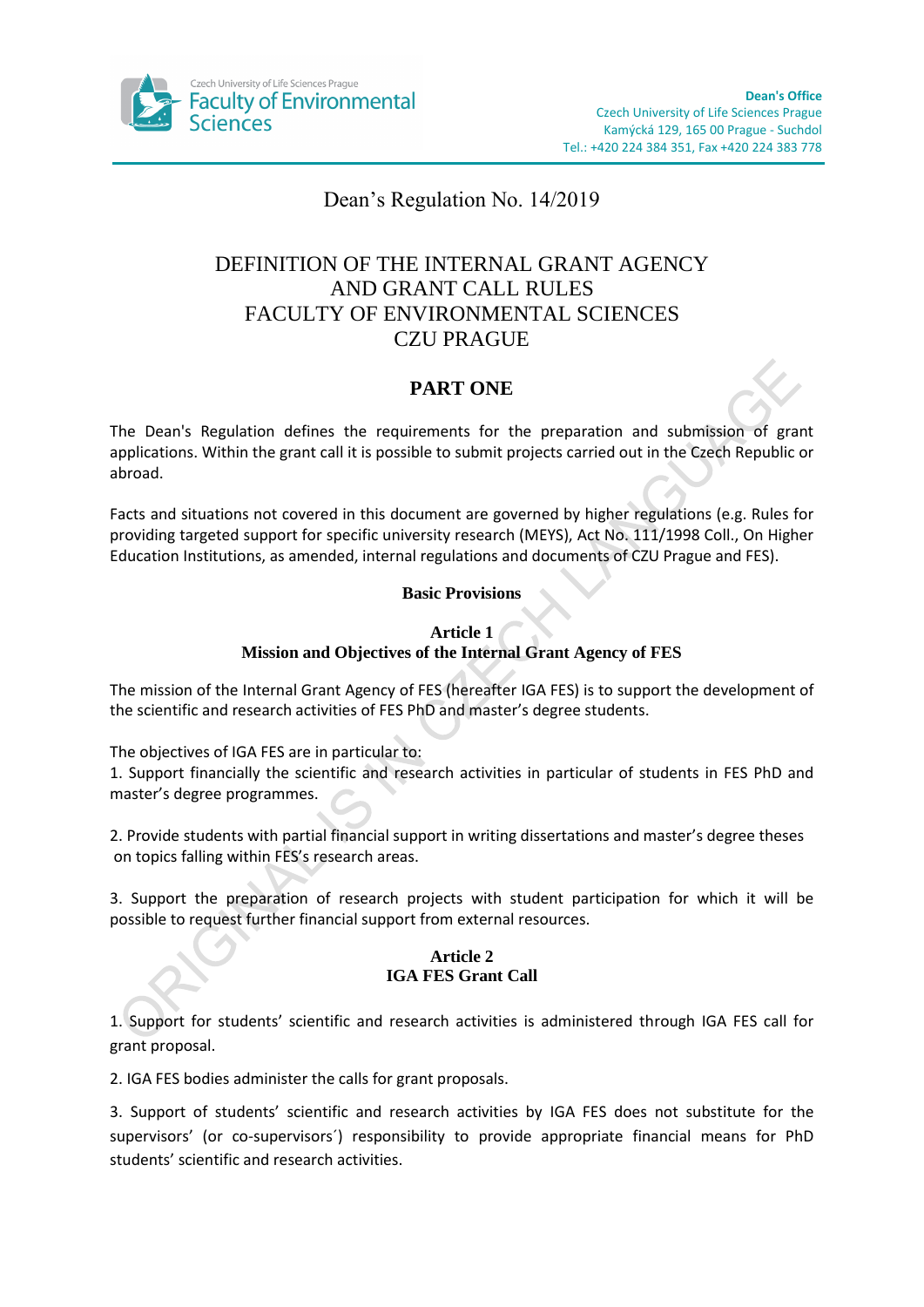

## **PART TWO Composition and Function of IGA FES Bodies**

#### **Article 3 IGA FES Bodies**

IGA FES bodies comprise the following:

1. FES Vice Dean for Science and Research (hereafter the Vice Dean for S&R).

2. IGA FES Commission of FES.

3. Chairperson of the IGA FES Commission.

4. Secretary of the Dean's Office of FES.

5. FES Academic Senate (hereafter FES AS).

### **Article 4 Vice Dean for S&R**

1. The Vice Dean proposes to the Dean of FES the composition of the IGA FES Commission and its Chairperson.

2. The Vice Dean consults on IGA FES matters with the Chairperson of the IGA FES Commission when necessary.

3. The Vice Dean may participate in IGA FES Commission meetings.

4. In cooperation with the Chairperson of the IGA FES Commission, the Vice Dean formulates and submits changes in the IGA FES.

### **Article 5 Chairperson of the IGA FES Commission**

1. At the suggestion of the Vice Dean for S&R, the Dean of FES names and recalls the Chairperson from among the members of the IGA FES Commission.

2. The Chairperson represents the grant agency and acts in its name in all matters.

3. The Chairperson submits the Report on Grant Agency Activities and Grant Proposal Progress to FES Administration and to the FES Academic Senate.

4. The Chairperson regularly informs the Vice Dean for S&R on the work of the IGA FES Commission.

### **Article 6 Secretary of the Dean's Office**

1. The Secretary of the Dean's Office suggests to FES Administration the amount of funds to be targeted for support of specific university research through IGA FES.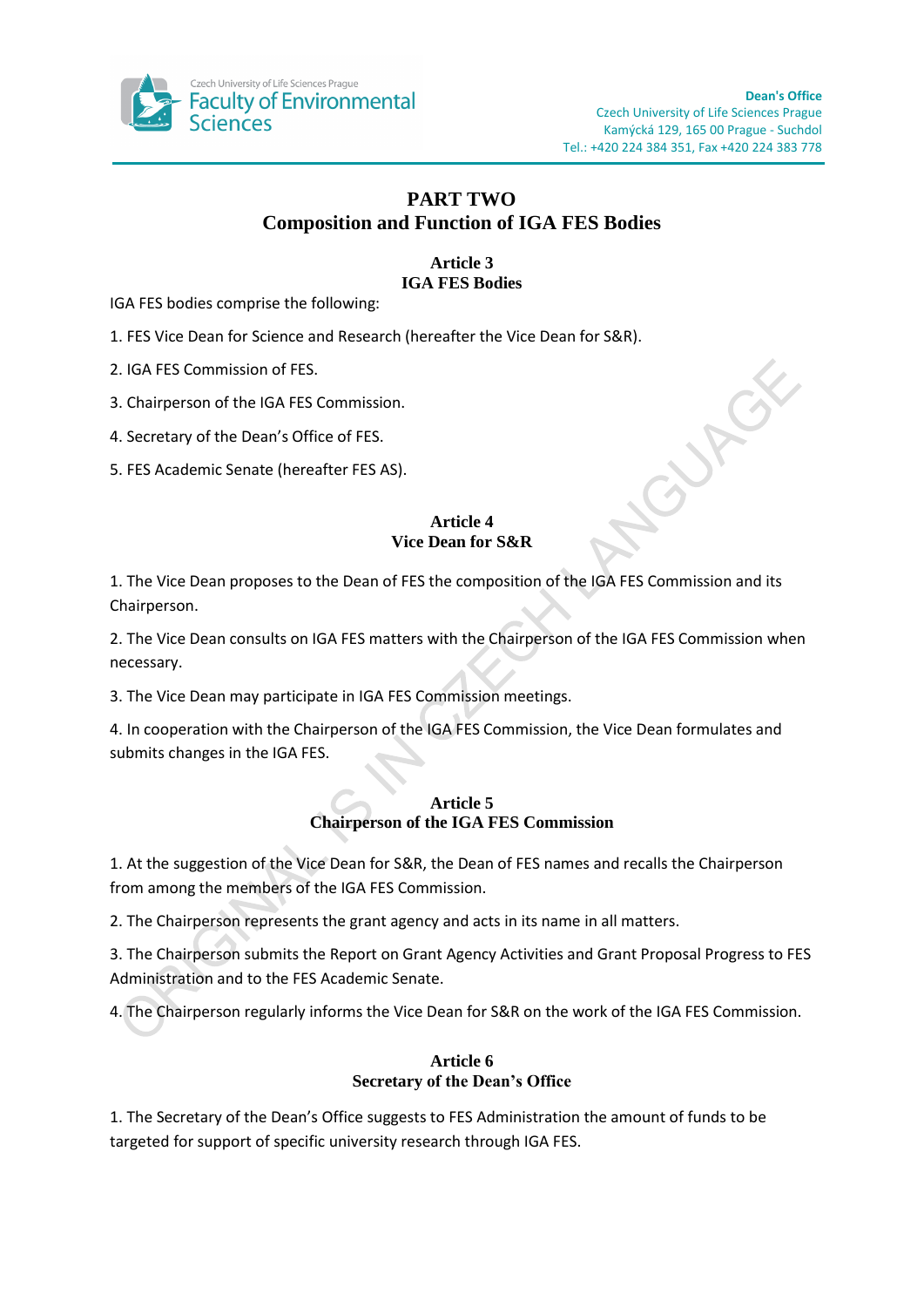

2. The Secretary of the Dean's Office contributes to grant proposal decisions, especially in preparation of documents specifying the implementation of particular calls.

### **Article 7 FES AS**

FES AS is a controlling body of IGA FES which:

1. Approves the IGA FES Statutes.

2. Approves the amount of financial support for IGA FES proposed by FES Administration.

3. Provides counsel on the Report on Funds Distribution and Grant Proposal Progress.

### **Article 8 Membership in the IGA FES Commission**

1. At the suggestion of the Vice Dean for S&R, the Dean of FES names and recalls members of the IGA FES Commission.

2. The IGA FES Commission consists of representatives from FES departments. Each department is represented by one member.

3. Membership in the IGA FES Commission is incompatible with the function of Dean, Vice Dean, or Secretary of the Dean's Office.

4. The term of office for membership in the IGA FES Commission is four years.

5. Membership in the IGA FES Commission terminates with:

a. The end of the term of office.

b. Recall of a member of the IGA FES Commission.

c. A written request to terminate membership submitted by a member of the IGA FES Commission to the Vice Dean for S&R.

### **Article 9 IGA FES Commission Tasks and Activities**

The IGA FES Commission in particular:

1. Prepares and announces calls for grant proposal.

2. Suggests to the Dean of FES and the Vice Dean for S&R the allocation of grants according to the results of the peer review.

3. Ensures publishing the outcomes of calls for grant proposals and evaluation of results from project implementation.

4. Evaluates the final reports of the financed projects.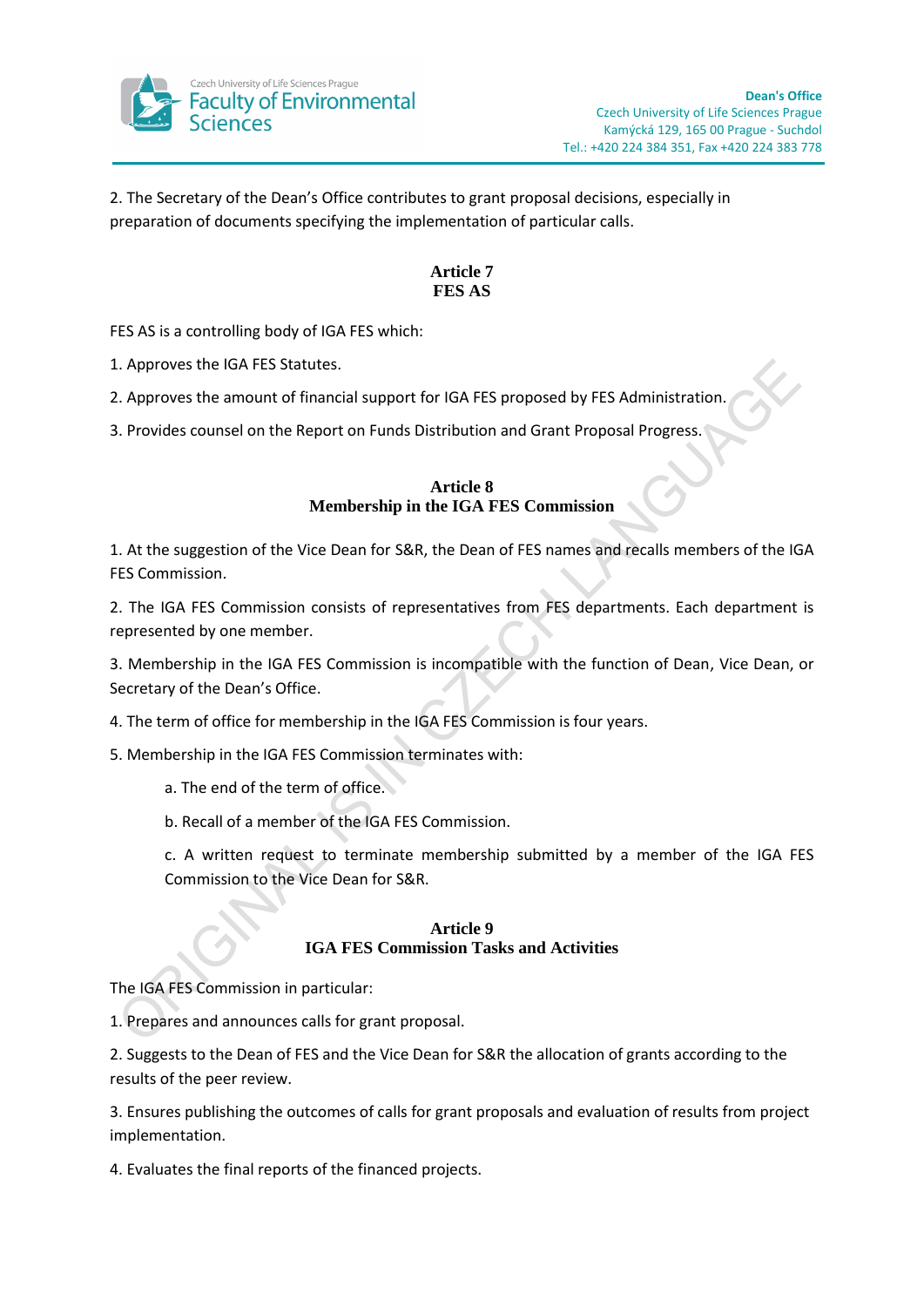

5. Proposes to the Dean the application of a penalty for unfulfilled project outputs.

#### **Article 10 IGA FES Commission Session Rules**

- 1. A quorum of the IGA FES Commission is constituted if a majority of the members is present.
- 2. In case of a tie in voting, the Chairperson casts the deciding vote.
- 3. Online voting is also considered valid.

# **PART THREE IGA Calls for Grant Proposals**

## **Article 11 IGA Project Investigators**

1. Students in FES PhD study programmes and FES academic employees can be IGA grant proposers and therefore project investigators in the financed projects. Academic staff must meet the following criteria: age under 35 years, initiated the PhD study or a successful PhD defence no later than 3 years before the announcement of the grant call.

2. The remaining members of an investigator team may be comprised of academic, scientific, and research employees and students of FES PhD and master's degree study programmes. If the project includes the use of the FES laboratories, the relevant laboratory worker (researcher) may be part of the team.

3. In the case of a student project whose main investigator is a PhD student, the supervisor is always a member of the research team.

4. The number of students in an investigating team must be the same as or higher than the number of the remaining members of the investigating team.

5. Students in master's degree study programmes can join a project as co-investigators only in the extent of investigating their master's degree theses. A student documents the topic of the master's degree thesis by attaching a copy of its assignment to the grant proposal.

6. Students may be investigators in a student project only for the regular duration of their studies.

7. A student can be included within a call for grant proposals as researcher or member of the research team in only a single grant application. A supervisor or a consultant (so-called supervisor specialist) of a PhD student can be a member of the research team in the projects of all his / her PhD students. Analogous exception is also valid for employees primarily responsible for running the FES's laboratories. These are laboratory heads and technicians who can be part of a research team for several projects.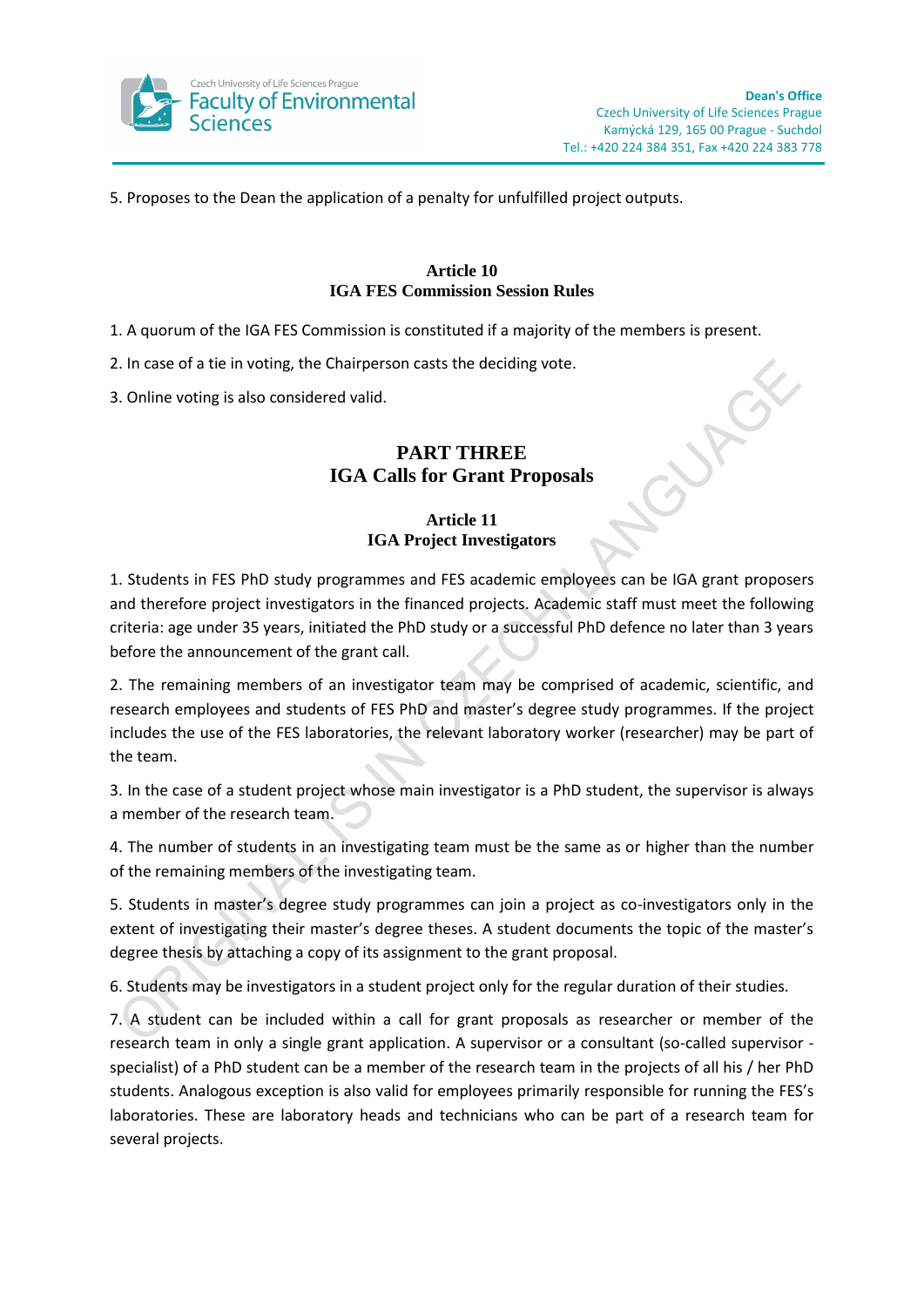

## **Article 12 Submitter's Obligations and Project Supervisor's Role**

1. Applicant who is submitting grant proposal as a main researcher is called "submitter". Submitter is obliged to fulfil all requirements set by legislation, IGA Statutes, this document, and internal regulations of FES and CZU Prague. The following points highlight the main duties:

- The grant proposal must honour the generally accepted ethics of scientific work.
- The submitter is required to know and enlist all authorizations and permissions<sup>1</sup> which may be necessary for the realization of the project in accordance with the valid legislation of the Czech Republic (and / or country where the project will be realized). Submitter has to prove acquisition of all necessary authorizations and permissions. If permission cannot be reasonably demonstrated at the moment of submission of the grant proposal, it is necessary to describe in detail whole process of its acquisition into the grant application.
- Topic of the proposal must be closely linked to the researcher´s topic of dissertation. In the case of team projects the topic must be linked with topics of all dissertations (eventually diploma theses) of all student team members. Master´s degree students must add "Diploma Thesis Assignment" as obligatory appendix to the application.
- Other duties of submitter may be set by the head of department.

## **Failure to meet any of these obligations may result in the disqualification of a grant application or in application of penalties.**

1. If the main researcher is a student in a PhD study programme, his or her supervisor is always a member of the investigating team and always the project supervisor.

2. By signing the grant proposal, the project supervisor agrees with its submission.

3. If a project is financed, the project supervisor together with the head of the department guarantee successful project implementation and expedient handling of the assigned funds in accordance with the internal regulations of CZU Prague and in accordance with the detailed rules defined in each call for grant proposals.

### **Article 13**

### **Implementation Period and Support Amount**

1. The implementation period for IGA projects is 12–24 months. Recommendations on the choice of the length of the submitted project and recommended combination of two projects during PhD study are given by the Methodical Guidelines for Completing Grant Applications.

2. The maximum amount of support for one project per calendar year is CZK 500 000. This is the maximum possible request, which is expected to be achieved mostly by team projects. The financial support allocated for a given year cannot be transferred to the next year of the ongoing project. It is

1

<sup>&</sup>lt;sup>1</sup> E.g. wildlife management, hazardous substances management, UAV usage, or research in protected areas.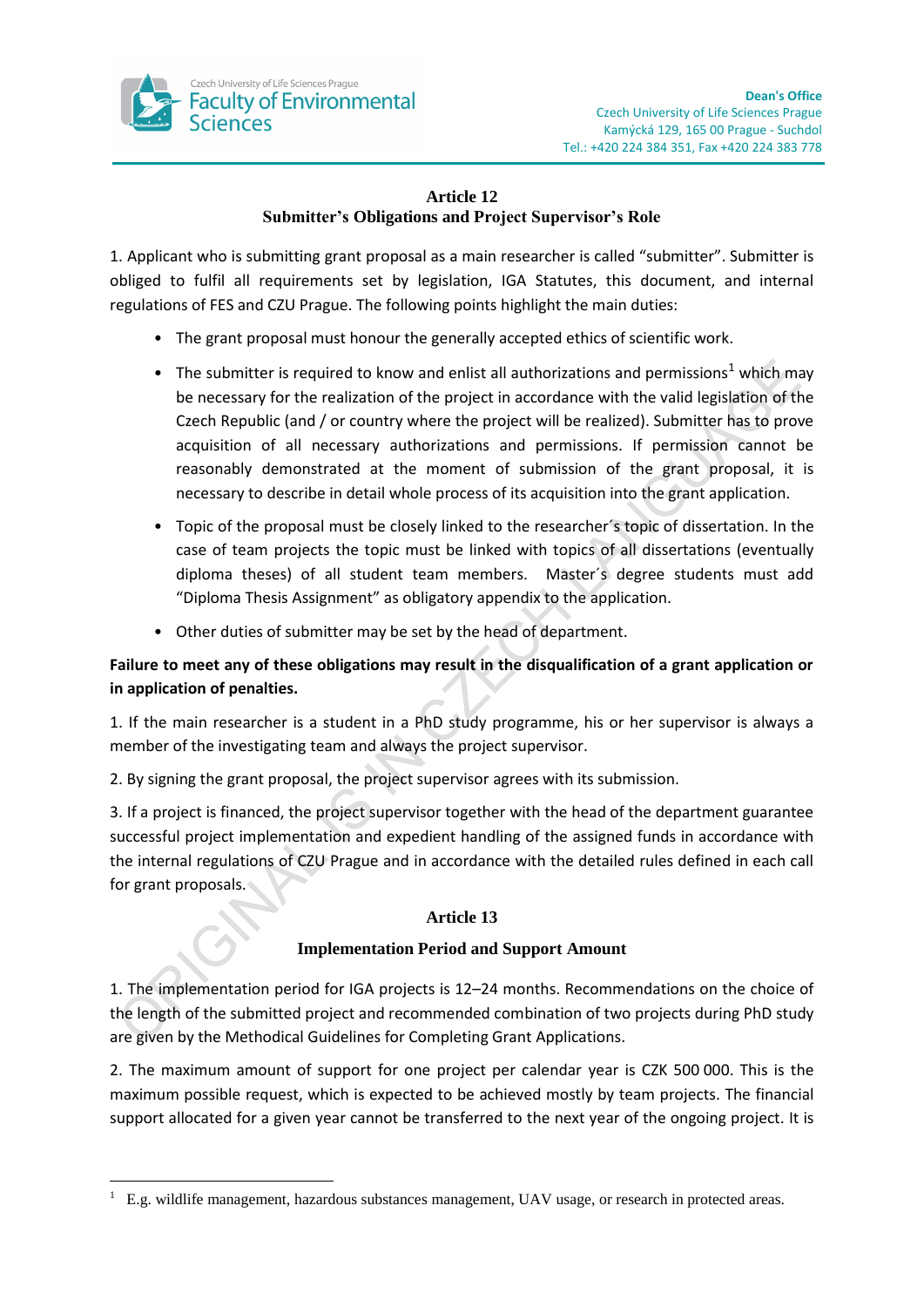

recommended not to submit higher financial demands for the second year of the project. If a higher budget for the second year of the project is necessary, this must be justified.

3. Continuation of two-year projects is not claimable and it is conditional upon (i) availability of funds for specific research in the institutional budget (ii) permission of the head of the department and permission from IGA Commission, based on inspection of responsible approach to research and budget. Permission of the head of the department is submitted to IGA Commission Chairperson in written form in the period of IR submission (end of January). Checks of projects on the departmental level follow instructions of the head of department. The head of department or project supervisor may ask the main researcher to recapitulate the current situation of the project at any time. In the case of reasonable doubt about the efficiency or performance they may submit a proposal to temporary suspend or lower scholarships or a proposal to terminate the project. The abovementioned proposals are submitted to the IGA Commission.

4. The proportion of personnel costs or expenses (including scholarships) associated with the participation of PhD or master's students as researchers or other members of the research team in the project in the total personnel costs or expenses (including scholarships) borne by eligible student project costs must amount to more than 75%. The remuneration of employees (less than 25%) also includes mandatory contributions (social and health insurance).

## **Article 14 Use of Support and Budget Inspection**

1. The total funds allocated to IGA FZP projects in a given year will first be reduced by claims arising from previous IGA FZP grant calls.

2. The funds allocated by IGA FES should be used for the researchers' scientific and research work in particular. The responsibility for the use of funding falls primarily on the main researcher, then on the project supervisor and on the persons appointed according to the relevant internal regulations of the CZU Prague. The proposed amount of budget items must be respected, transfers not exceeding CZK 5 000 or 20% of the item, i.e. the amount in the source or target item must not change by more than 20% or by more than CZK 5 000. (At least one of these conditions must apply). Authorizations for major transfers should be made in writing to the IGA Commission by September 30 of the current year at the latest. In the application, it is necessary to state the initial status, the required status and the justification (to be sent by email to the IGA Commission Chair).

3. The using of all allocated funds must be tied to the participation of students in PhD or master's degree study programmes as investigators or co-investigators of the projects.

4. Allocated funds can be used from the date of allocation (usually in April) until the end of October. Using of funds outside the specified period is possible under specific agreements of supervisor with the Secretary of Dean´s Office.

*Note: In the case of two-year projects it is allowed to submit a proposal for changes to the next year of the project, this proposal must be a part of the interim report. The proposal for changes contains changes to the budget and team members for next year. Raising of budget is not possible, financial support can be the same or lower than in the original proposal for relevant year. Change of internal structure of a budget reflects changes*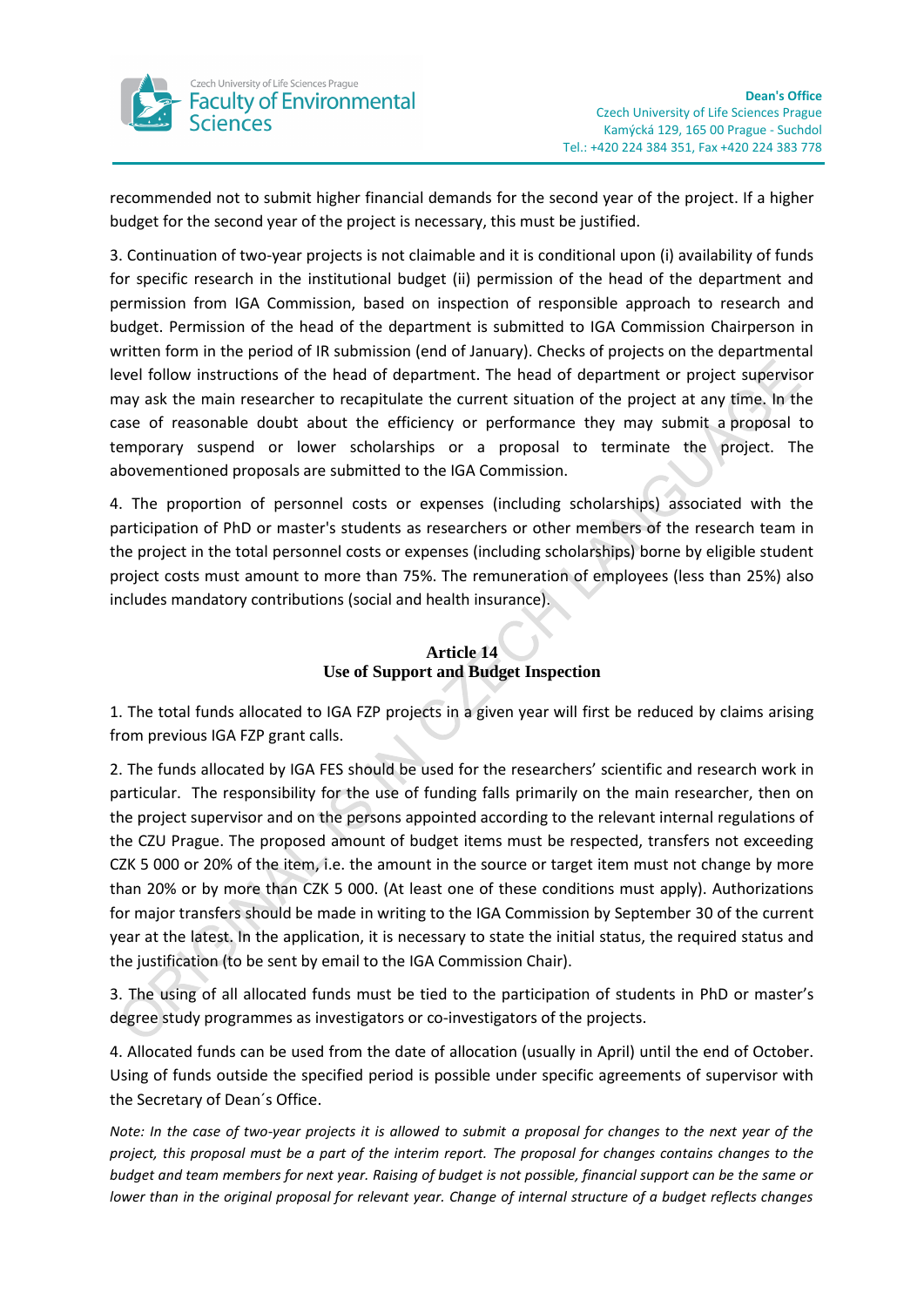

*in the research team (e.g. PhD student who graduated is replaced by a new student). Proposals for changes have to follow requirements set by other rules about the maximum number of scholars and maximum salary costs.* 

5. The Inspection day is scheduled for June 30 of each year of duration of the project. Using of funds from the budget is checked by the relevant department by the date of the Inspection day. Seminars may be part of the Inspection day if department considers that as appropriate; within such a seminar project participants summarize the state of their project and using of allocated funds. If the state of the project is not justified or there is a discrepancy (higher than 10%, overusing is possible) in the level of the real using and the level specified in the project proposal, then the head of department (or in accordance with the project supervisor´s suggestion) may notify the IGA Commission Chair and request the initiation of an IGA Commission meeting. The meeting may result in a proposal for full or partial reduction of scholarships.

### **Article 15 Minimum required outcomes, Project Completion Audit, and Penalties**

1. The investigators must submit an Interim and a Final Report on Project Implementation containing in particular the outputs achieved and a management report.

2. The object of the Final Report's peer review is primarily to inspect the fulfilment of the project outputs defined in the project proposal and to audit the management of the allocated funds. The minimum required outcomes are determined according to the volume of allocated funds as follows: One-year (or two-year) projects up to the total budget of CZK 300,000 including at least one publication in Q2 according to AIS. One-year (or two-year) projects over CZK 300 000 at least one publication in Q1 according to AIS (or two publications in Q2 according to AIS).

3. Each publication must be dedicated to the given IGA FES project and affiliated to the FES according to the valid Dean's Regulation. Outputs that do not meet this requirement will not be recognized as a project output.

4. Publications are considered only if the author or co-author of the publication is a student project researcher. Publications for the given year of project implementation must be fulfilled at the latest according to the obligatory schedule specified in Annex 1 Calendar of Obligations of the Grant Call. In justified cases, e.g. if the review procedure for the submitted manuscript lasts more than half a yearipection, the main researcher of the project may ask in writing to postpone the evaluation date. Similarly, if an article is being prepared for a high-quality magazine (e.g. a magazine falling under D1 according to AIS), the main researcher may request a postponement of the publication deadline compared to the mandatory one. These cases will be dealt with individually by the IGA FES Commission and the Vice-Dean for S&R.

5. The Dean may, at the suggestion of the IGA FES Commission, impose a penalty for not fulfilling the project outputs or not maintaining financial discipline. The sanctions are imposed on the researcher's department and can reach up to 40% of the allocated funds per year under evaluation and the project is not funded for the next year.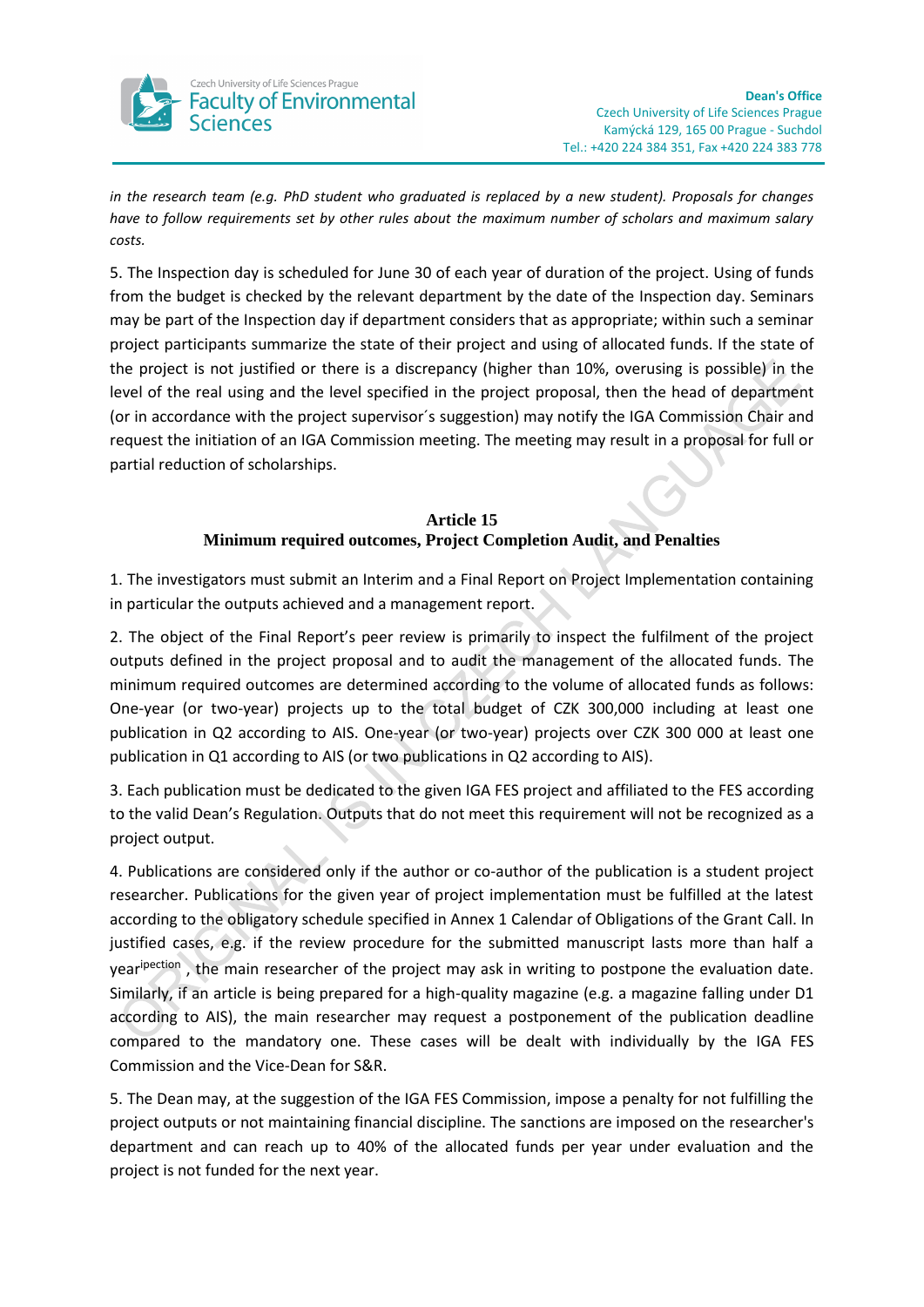

## **Article 16 Deadline, form of submission and evaluation of grant applications**

1. Applications must be submitted online and in printed form. Online applications must be submitted through the portal [http://iga.fzp.czu.cz](http://iga.fzp.czu.cz/) under IGA 2020 call. An identical printed copy shall be handed over to the Science and Research Office of FES. This hard copy must bear the original signatures of all researchers. If the main researcher is a PhD student, the signature of the project supervisor is essential for the hard copy. **Deadline for online application submission: Tuesday, February 11, 2020, 23:59. Submitting of hard copy handed to Science and Research Office of FES to Ing. Eva Soulková, Door No. Z 235 (including all signatures): Wednesday, February 12, 2020, 15:00. Applications submitted late or incomplete will not be included into this call.**

**Attention**: Printed copy has to include all appendices. **Appendices have to be printed separately** since the function "print application" ("Tisk žádosti") does not print them.

2. Grant proposals are evaluated by at least one reviewer. The reviewer must not be part of the team and must not participate in the preparation of the project. The reviewer may ask an additional expert in the relevant field to write an expert opinion as a means to guarantee academic objectivity. This opinion is then included in the reviewer's consideration. Quality of the proposal is expressed by point score and through a written evaluation. The criteria for reviewing are mainly:

- Formal appearance of the application
- Relevance of the project and researcher's (team's) theoretical knowledge
- Methodology and project schedule
- Planned/proposed outcomes
- Budget and its justification
- Actual academic results/outcomes of researcher (or team) Accomplishment of previous IGA projects, publication activities, fulfilment of other study obligations, etc.

### **Article 17 Temporary provisions**

1. Multiannual projects IGA FŽP 2018 and IGA FŽP 2019 shall be completed according to the rules in force and in force at the time of their commencement. However, their investigators have the possibility to apply for an increase in the budget in accordance with this Dean Regulation No. 14/2019. The eligibility of the application in the context of previous years of resolution will be assessed by the IGA Commission. The application must be submitted in writing by February 15, 2020 to the Department of S&R, door no. Z235, Ing. Eva Soulková. The application must be countersigned by the supervisor and the head of the department. The form is available on the website of the Internal Grant Agency of the Environment.

2. Increase of multi-annual projects can be realized on condition that the researchers meet the publication outputs according to this methodology (i.e. projects up to the total budget of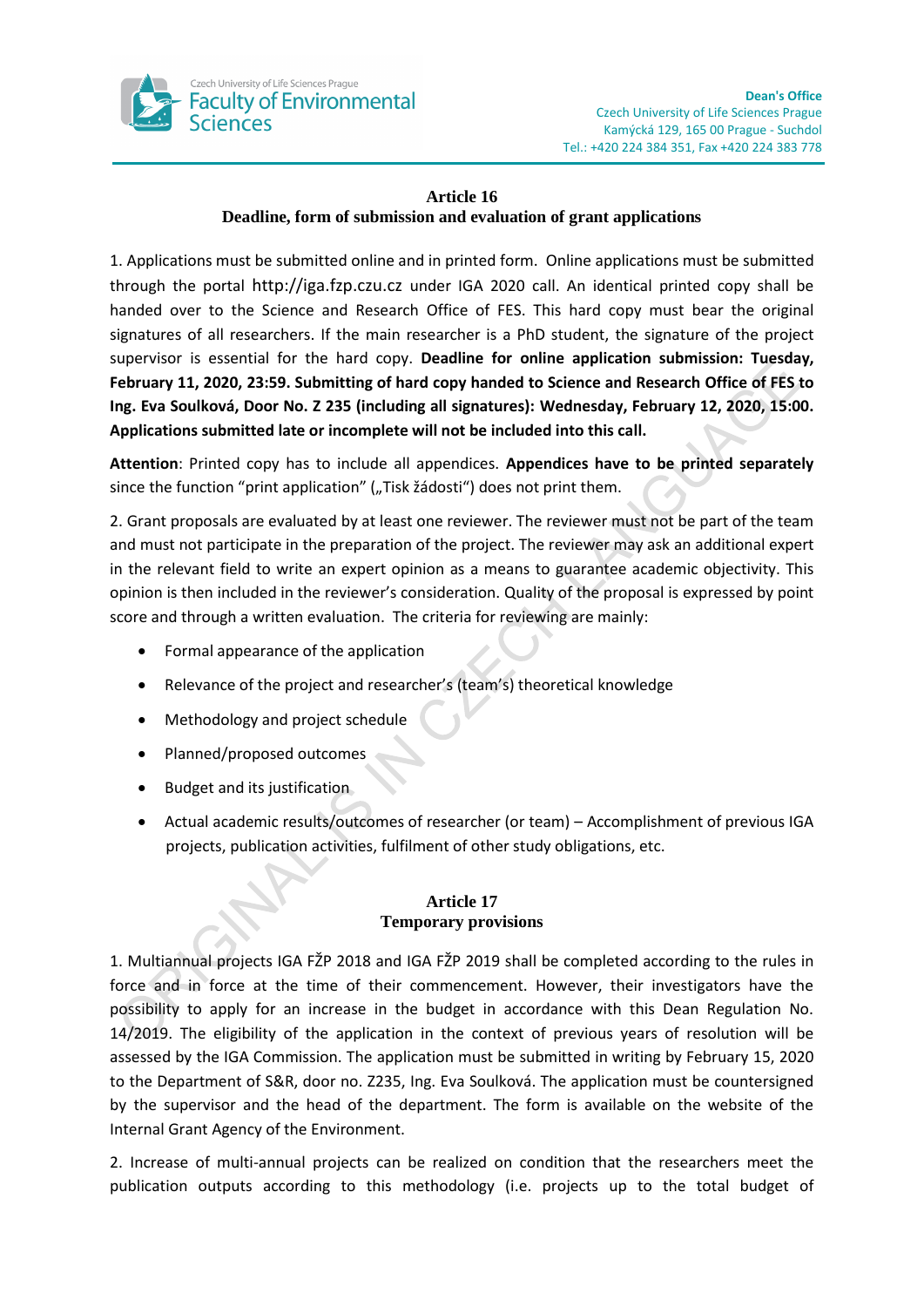

CZK 300 000 at least one publication in Q2 according to AIS; projects above the CZK 300 000 budget at least one publication in Q1 according to AIS or two publications in Q2 according to AIS). All ongoing projects must have the share of personnel costs or expenses (including scholarships) associated with participation of PhD or master's degree students or other members of the research team on the project, in the total personnel costs or expenses /including scholarships/ (which are funded under the eligible costs of the student´s project), must be more than 75%. Mandatory deductions (social and health insurance, social fund) are also included in the rewards (less than 25%) of scholars. (see Methodological Guidelines, section F2 Wages and Salaries).

This regulation becomes valid on December 19, 2019.

ORIGINAL IS NO.

In Prague on December 19, 2019

prof. RNDr. Vladimír Bejček, CSc. Dean of FES CZU Prague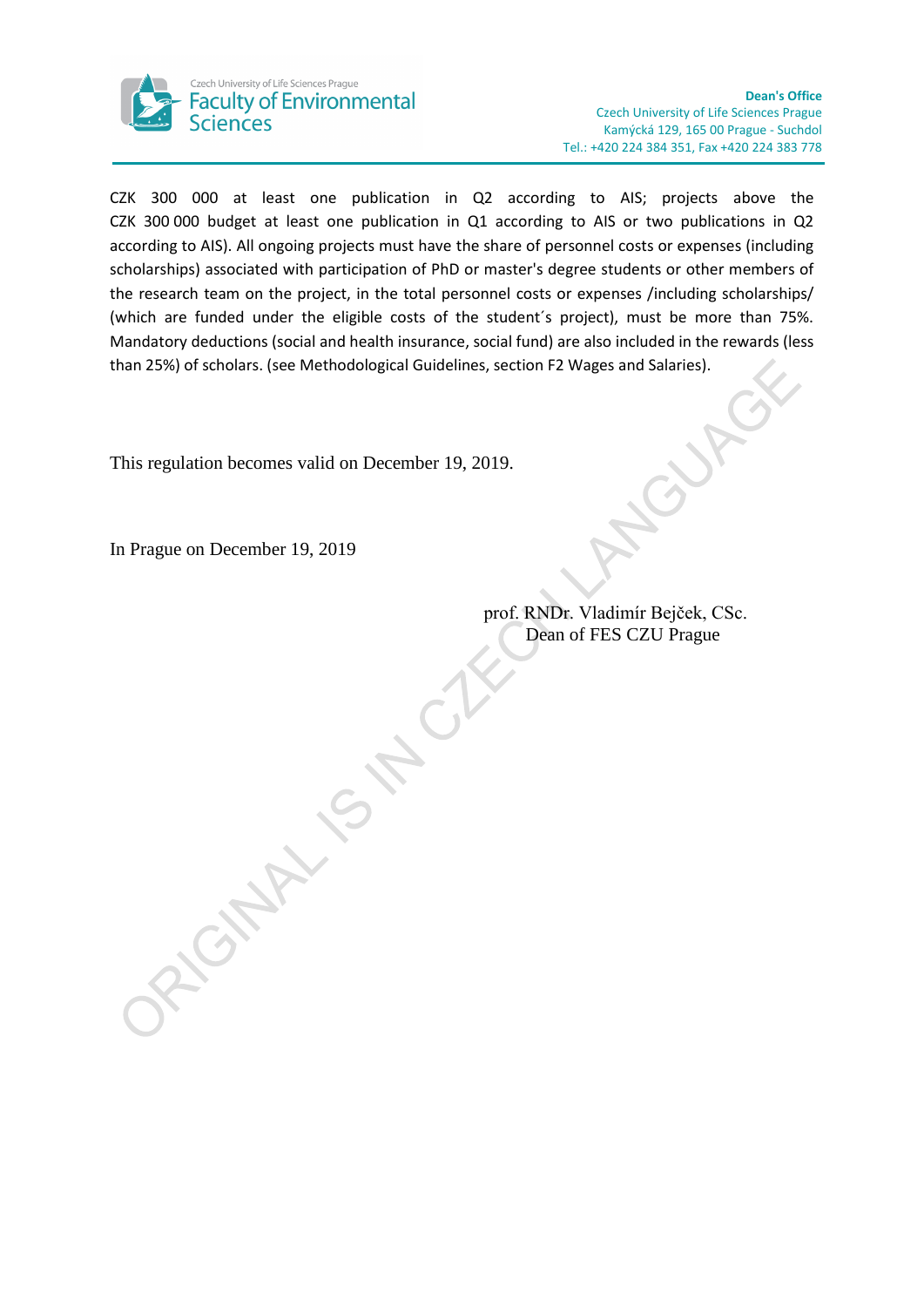

# **Appendix 1: Calendar of Obligations**

Calendar of Obligations sets deadlines for duties of funded one-year a two-year projects. Dates are always set as the end of January, May and September in a custom that deadlines are set to Mondays (except for online submissions, which are set to Sunday midnights). Obligations in individual terms vary according to the duration of the project. All obligations can be met sooner (in advance). Regardless of the terms listed below all obligations must be fulfilled by the date of the submission of application for dissertation defence.

### **Calendar of Obligations for one-year projects**

One-year project should be chosen if a doctoral student is in the first year of study and does not yet have a clear idea about the longer-term research activities, or, conversely, doctoral student is in the third year and one-year project is a supplement to successfully solved two-year project. In any case, chaining of one-year projects throughout the study is not recommended.

| <b>Date</b> | <b>Hour</b> | Day    | <b>Description</b>                                                                                                                                                                                                   |
|-------------|-------------|--------|----------------------------------------------------------------------------------------------------------------------------------------------------------------------------------------------------------------------|
| 24.1.2021   | 23:59       | Sunday | Submission of the Interim Report (IR) in the online system. IR contains<br>report on withdrawal of funds.                                                                                                            |
| 25.1.2021   | 15:00       | Monday | Submission of the signed printed copy of IR in the S&R Office.                                                                                                                                                       |
| 23.5.2021   | 23:59       | Sunday | Deadline for submission of articles (manuscripts) to the review<br>procedure.*                                                                                                                                       |
| 24.1.2022   | 15:00       | Monday | Submission of the Final Report (FR) of the project in the S&R Office.<br>FR contains all details necessary for evaluation of the project (proof of<br>acceptance of outcomes and calculation of awarded RIV points). |

### **Calendar of Obligations for two-year projects**

Two-year projects are recommended in combination with initial one-year project or with concluding one-year project or in combination with another two-year project.

| <b>Date</b> | <b>Hour</b> | Day    | <b>Description</b>                                                                                                                                                                                                          |
|-------------|-------------|--------|-----------------------------------------------------------------------------------------------------------------------------------------------------------------------------------------------------------------------------|
| 24.1.2021   | 23:59       | Sunday | Submission of the Interim Report (IR) in the online system. IR contains<br>report on withdrawal of funds. If necessary it can include chapter<br>"Proposal and justification of changes for next year".                     |
| 25.1.2021   | 15:00       | Monday | Submission of the signed hard copy of IR in the S&R Office.                                                                                                                                                                 |
| 23.5.2021   | 23:59       | Sunday | Deadline for submission of the first year articles (manuscripts) to<br>review procedure.*                                                                                                                                   |
| 23.1.2022   | 23:59       | Sunday | Submission of IR in the online system. IR contains (i) report on withdrawal of<br>funds, (ii) proof of acceptance of the first year outcomes and calculation of<br>awarded number of RIV points.                            |
|             |             |        | Deadline for submission of the second year articles (manuscripts) to review<br>procedure.*                                                                                                                                  |
| 24.1.2022   | 15:00       | Monday | Submission of the signed hard copy of IR in the S&R Office.                                                                                                                                                                 |
| 26.9.2022   | 15:00       | Monday | Submission of the Final Report (FR) in the S&R Office. FR contains all details<br>necessary for evaluation of the project (proof of acceptance of outcomes and<br>calculation of awarded RIV points for the whole project). |